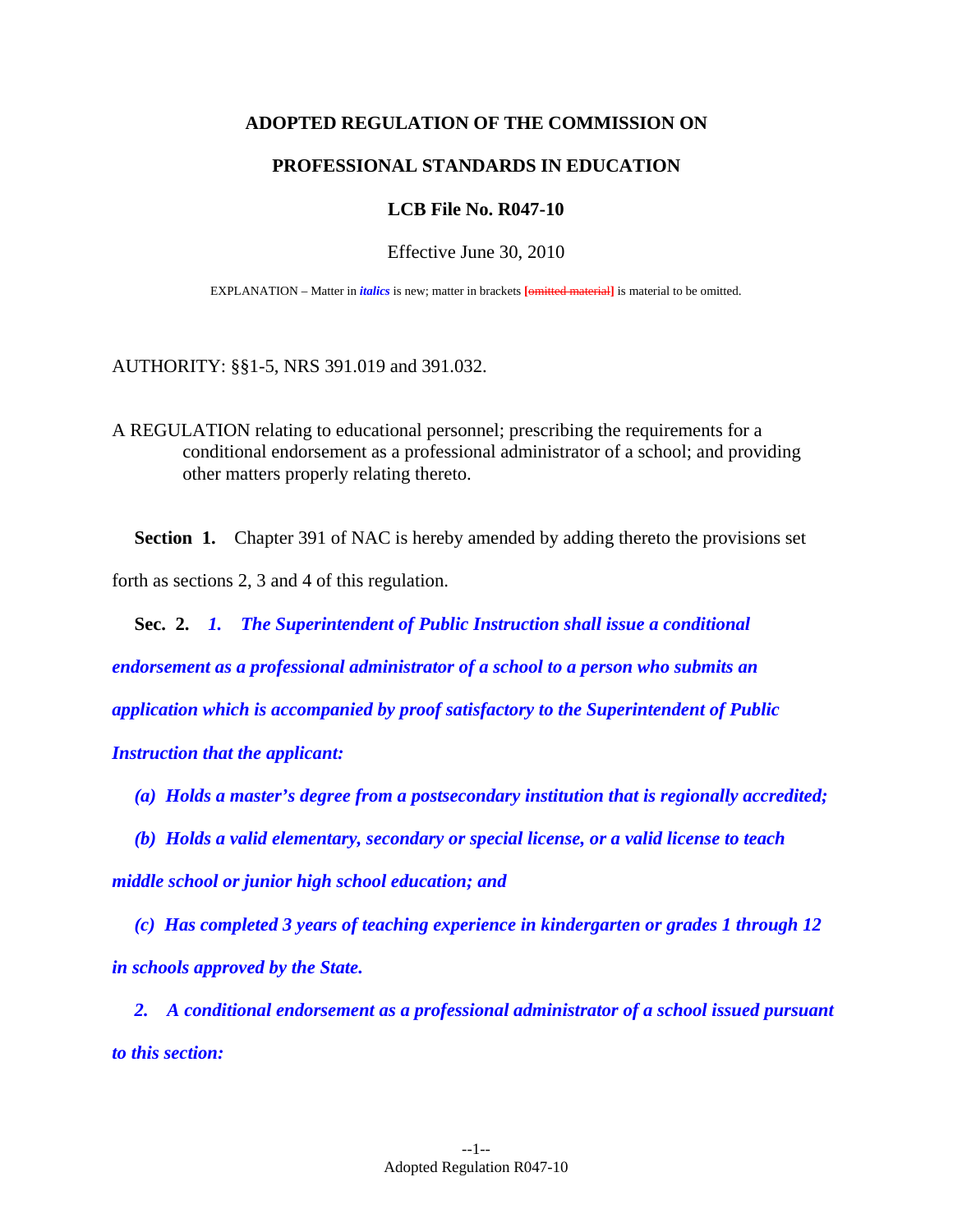*(a) Authorizes the holder of the conditional endorsement to be employed as an administrator in a school district, a charter school or a private school that is licensed pursuant to chapter 394 of NRS if the school district, charter school or private school has received the approval of the Department to hire the holder of the conditional endorsement pursuant to section 4 of this regulation;* 

 *(b) Becomes valid on the date on which the holder of the conditional endorsement initially enters into a contract with a school district, charter school or private school;* 

 *(c) Is valid for 3 years; and* 

 *(d) Is not renewable.* 

 **Sec. 3.** *1. To qualify for an endorsement as a professional administrator of a school, the holder of the conditional endorsement issued pursuant to section 2 of this regulation must, within the 3 years for which the conditional endorsement is valid:* 

 *(a) Complete at least 18 semester hours of graduate courses in the administration of a school, including:* 

 *(1) Administration and organization of a school;* 

- *(2) Supervision and evaluation of instruction;*
- *(3) Development of personnel;*
- *(4) Finances of a school;*
- *(5) The laws that apply to schools; and*
- *(6) Curriculum; and*
- *(b) Complete:*

 *(1) An additional 18 semester hours of graduate courses which may include other courses considered to be part of an administrative program for educators; or*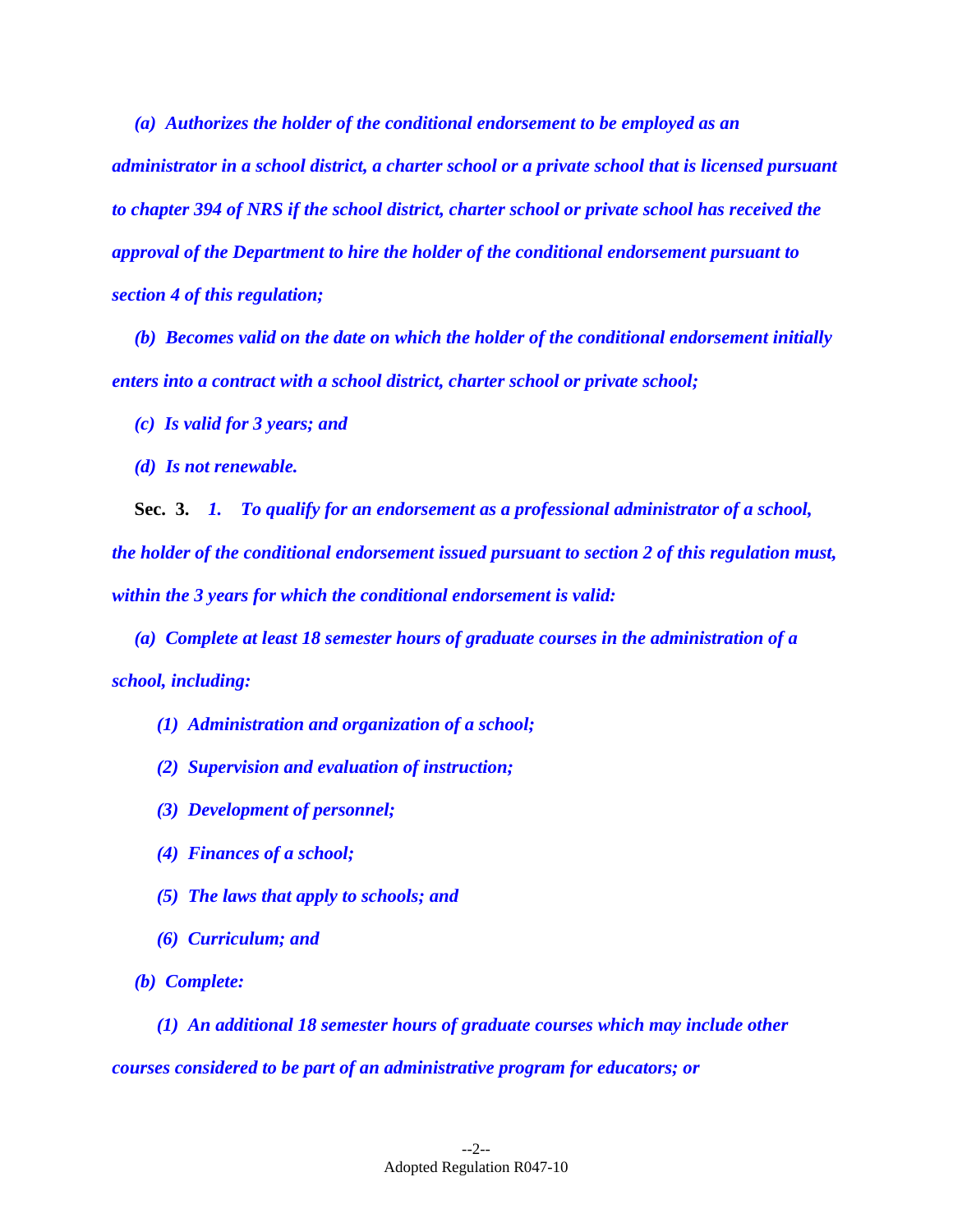*(2) An additional 12 semester hours of graduate courses which may include other courses considered to be part of an administrative program for educators and complete 90 contact hours as part of an administrative consortium which has been approved by the Department.* 

 *2. If a person who holds a conditional endorsement as a professional administrator of a school completes the requirements of this section and section 4 of this regulation within the 3 years for which the conditional endorsement is valid, the Department shall issue an endorsement as a professional administrator of a school that is unconditional on the person's valid license to teach.* 

 **Sec. 4.** *1. A school district, a charter school or a private school that is licensed pursuant to chapter 394 of NRS must apply to the Department before it employs a person who holds a conditional endorsement as a professional administrator of a school that was issued pursuant to section 2 of this regulation. The application must be in writing and include:* 

 *(a) Proof that the school district, charter school or private school has advertised in good faith its desire to fill a vacancy in the position of a professional administrator of a school with an unconditional endorsement;* 

 *(b) An affidavit stating that despite the required advertisement, the school district, charter school or private school was not successful in hiring a professional administrator of a school with an unconditional endorsement for which there is a vacancy; and* 

 *(c) A written assurance that the school district, charter school or private school will, if required by statute or regulation, continue its efforts to hire educational personnel with unconditional endorsements.*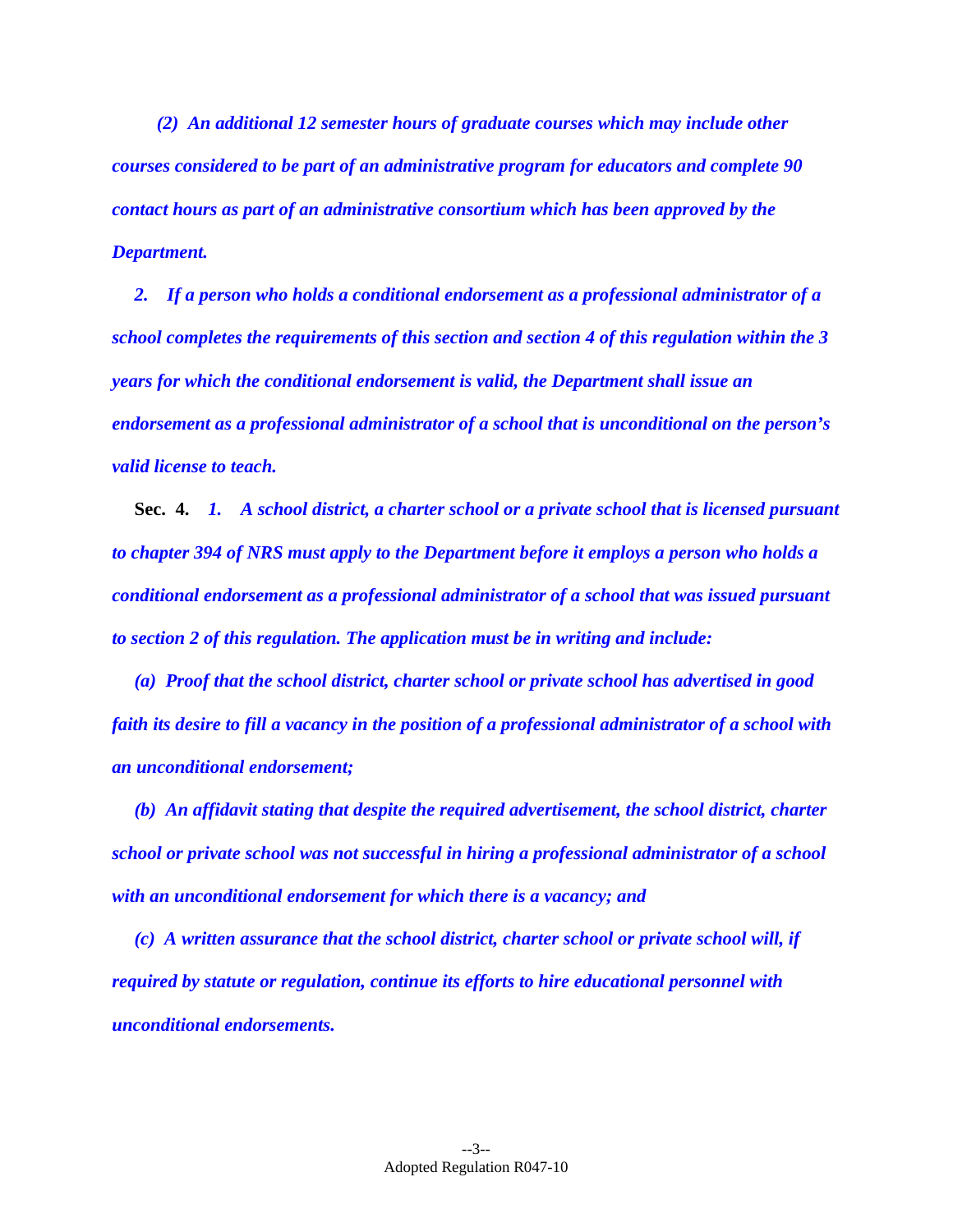*2. For each person employed pursuant to this section, the superintendent of the school district, the administrator of the charter school or the administrator of the private school which employs the person shall, for the duration of the person's conditional endorsement as a professional administrator of a school, assign at least one postprobationary administrator to provide assistance, guidance and training to the person.* 

 *3. Each person who is hired pursuant to this section shall:* 

 *(a) Before beginning employment as a professional administrator of a school, complete at least 40 hours of training and orientation provided by the school district, charter school or private school and under the supervision of the postprobationary administrator who has been assigned to assist the person pursuant to subsection 2; and* 

 *(b) Within 1 year after the person begins employment:* 

 *(1) Complete an additional 80 hours of training and orientation provided by the school district, charter school or private school for a combined total of at least 120 hours; and* 

 *(2) In consultation with a postsecondary institution which is regionally accredited and which offers courses of study and training for the education of professional administrators, develop a plan that includes:* 

 *(I) A description of the courses of study and training that the person is required to complete within the 3 years for which the conditional endorsement is valid; and* 

 *(II) A written assessment plan identifying the schedule for the completion of the course of study and training.* 

 *4. When a person who holds a conditional endorsement as a professional administrator of a school completes the course work requirements of this section and section 3 of this*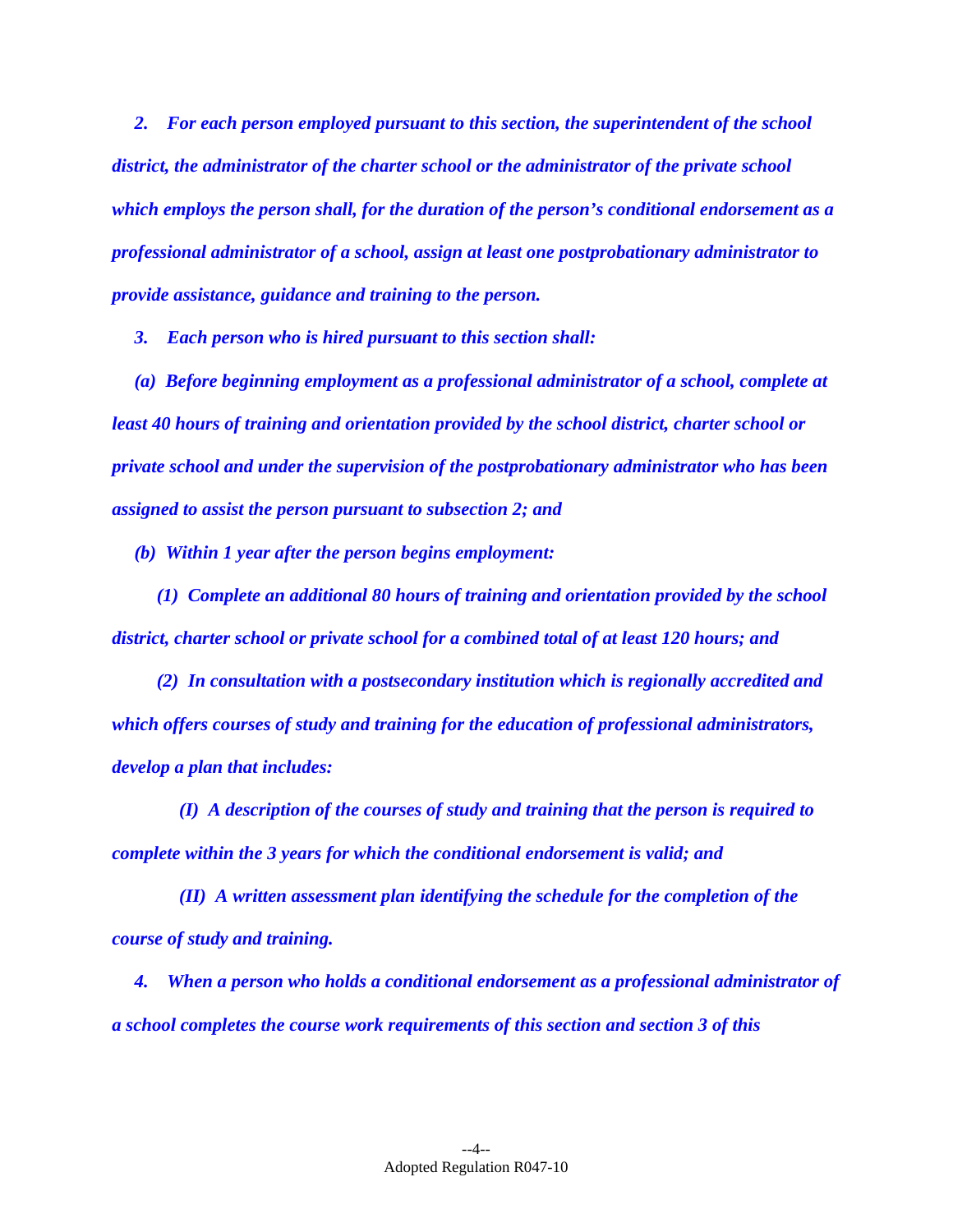*regulation, the school district, charter school or private school which employs that person shall submit to the Department:* 

 *(a) Evidence of at least five evaluations issued pursuant to NRS 391.3125 which indicate that the person's performance has been satisfactory;* 

 *(b) Verification of 3 years of the person's administrative experience under contract with the school district, charter school or private school; and* 

 *(c) Verification of the 120 hours of training and orientation completed pursuant to subsection 3.* 

 *5. Each school district, charter school or private school which employs a person pursuant to this section shall cooperate with the Commission and the Department in the evaluation of the effectiveness of this section and sections 2 and 3 of this regulation.* 

 **Sec. 5.** NAC 391.170 is hereby amended to read as follows:

 391.170 1. **[**To**]** *Except as otherwise provided in section 3 of this regulation, to* receive an endorsement as a professional administrator of a school, an applicant:

(a) Must:

(1) Hold a master's degree;

 (2) Hold a valid license to teach in elementary, middle, junior high, secondary or special schools;

 (3) Have and submit to the Department evidence of 3 years of teaching experience in kindergarten or grades 1 through 12 in schools approved by the State; and

 (4) Have completed at least 24 semester hours of graduate courses in the administration of a school, including:

(I) Administration and organization of a school;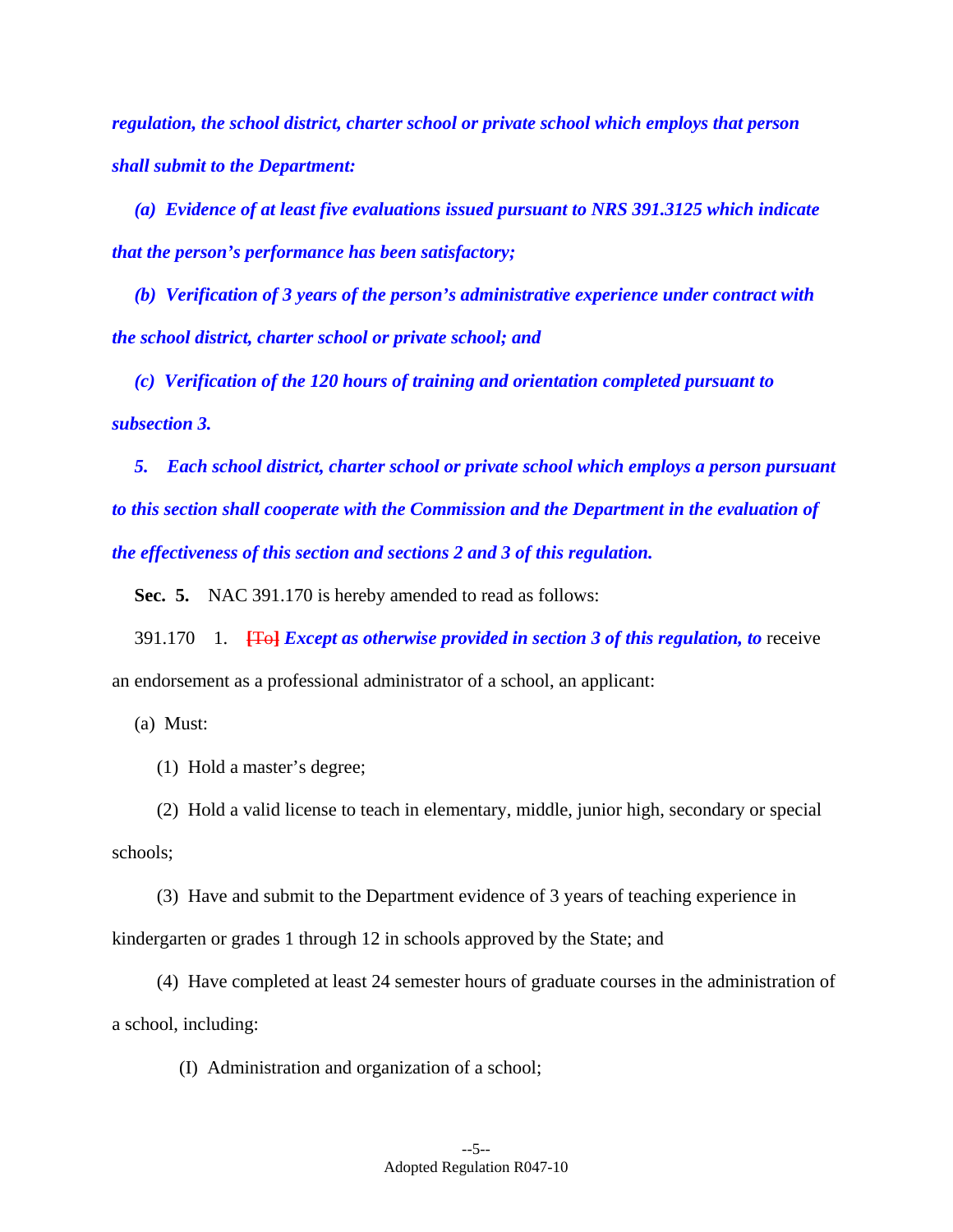(II) Supervision and evaluation of instruction;

(III) Development of personnel;

(IV) Finances of a school;

(V) The laws that apply to schools;

(VI) Curriculum;

(VII) Research;

(VIII) Internship or field experience; and

(IX) Other courses considered to be part of an administrative program for educators;

and

(b) Must:

 (1) Have completed an additional 12 semester hours of graduate courses which may include other courses considered to be part of an administrative program for educators; or

 (2) Hold a master's degree or higher in educational administration from a college or university accredited by a regional accrediting association.

 2. An endorsement as a professional administrator of a school may be issued pursuant to a reciprocal agreement with another state if that state has been approved by the Commission.

 3. To receive an endorsement as a professional administrator of a program, an applicant must:

(a) Hold a master's degree;

(b) Hold a valid special license in the program for which an endorsement is requested;

 (c) Have and submit to the Department evidence of 3 years of experience as a licensed employee in kindergarten or grades 1 through 12; and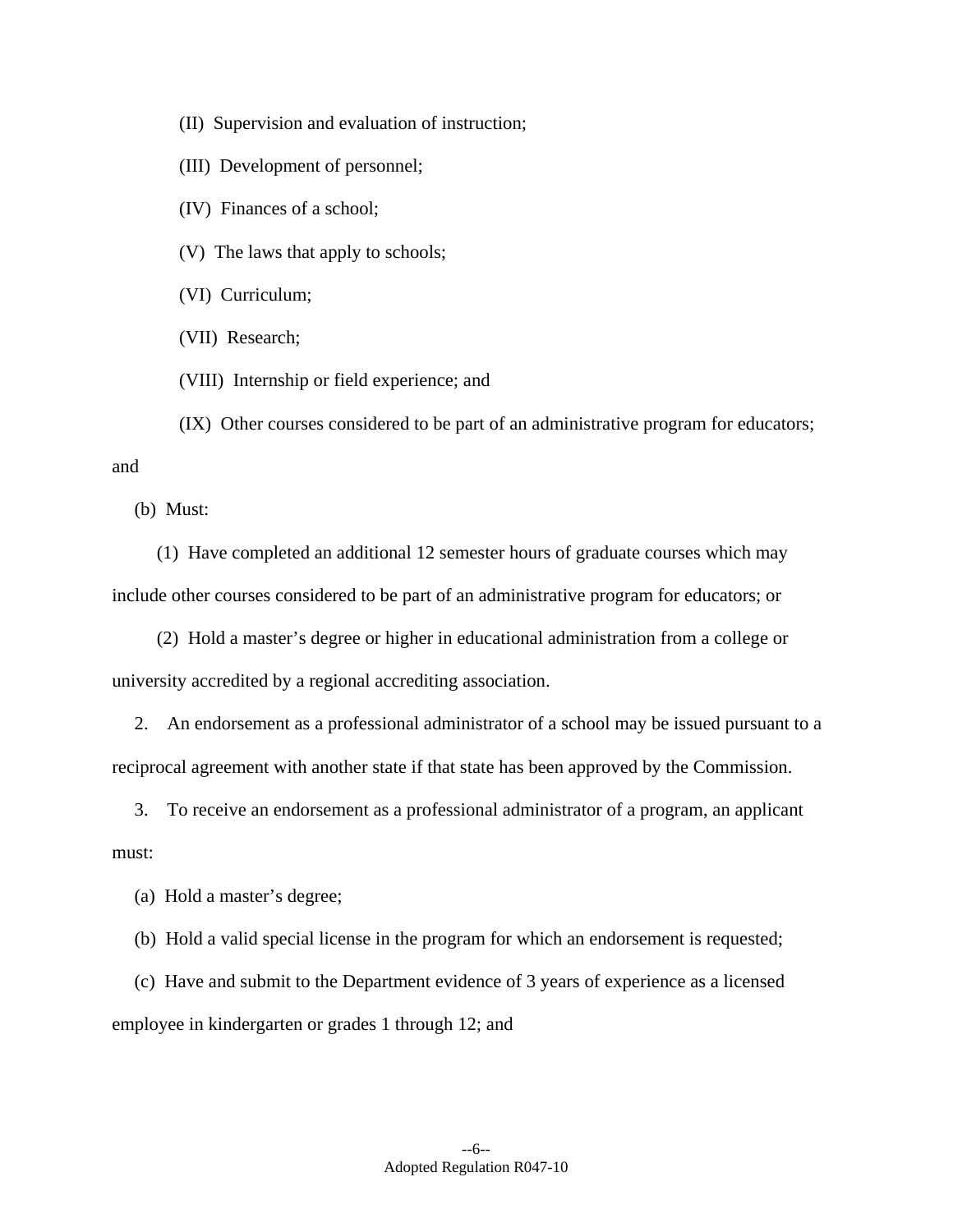(d) Have completed at least 27 semester hours in courses of study in administration including:

 (1) Administration and organization of a school or the role of an administrator of a program in the applicant's area of endorsement;

 (2) General principles of supervision of personnel or supervision of personnel for a program in the applicant's area of endorsement;

(3) Finances of a school or finances of a program in the applicant's area of endorsement;

(4) The laws that apply to schools;

 (5) The evaluation and development of personnel for a school or the evaluation and development of personnel for a program in the applicant's area of endorsement; and

 (6) Any other courses which are required for a degree in the administration of a program in the applicant's area of endorsement.

4. The requirements of subsections 1 and 3 may not be fulfilled by independent study.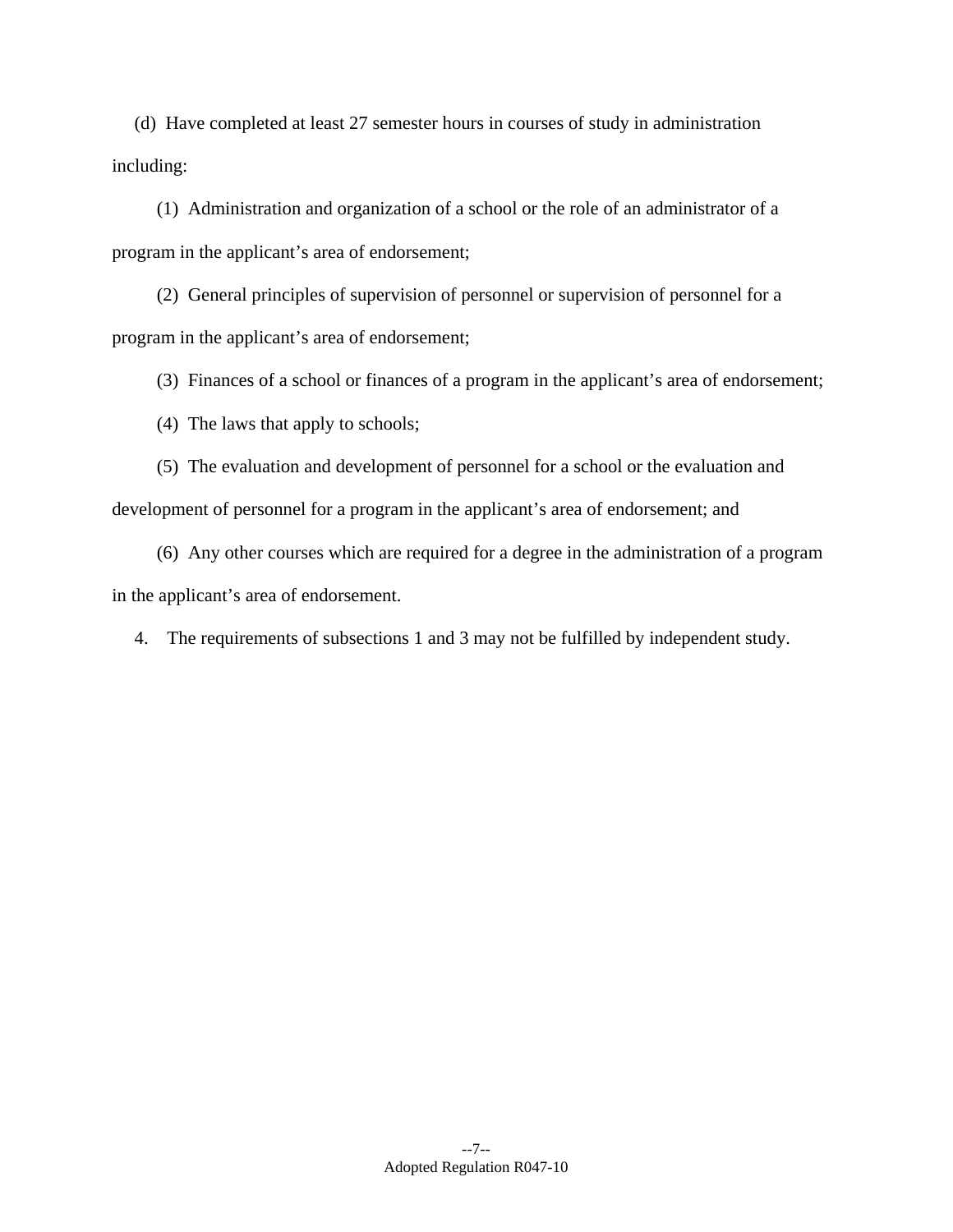## **NEVADA DEPARTMENT OF EDUCATION**

## **COMMISSION ON PROFESSIONAL STANDARDS IN EDUCATION**

# **LEGISLATIVE REVIEW OF ADOPTED REGULATIONS AS REQUIRED BY ADMINISTRATIVE PROCEDURES ACT, NRS 233B.066**

#### **LCB File No. R047-10**

# **New Regulation Prescribing Requirements for a Conditional Endorsement as a Professional Administrator of a School; NAC 391.170–Endorsement as Professional Administrator of School or Program**

## **INFORMATIONAL STATEMENT**

The following statement is submitted for adopted amendments to Nevada Administrative Code 391:

1. A description of how public comment was solicited, a summary of public response, and explanation how other interested persons may obtain a copy of the summary.

Notice of Workshop to Solicit Comments on Proposed Regulations was sent to approximately 100 individuals and educational organizations. A workshop was held on March 26, 2010. There was no public comment.

The Notice of Intent to Act Upon a Regulation for public hearing and adoption of proposed new regulation prescribing requirements for a conditional endorsement as a professional administrator of a school and amendments to NAC 391.170 – Endorsement as Professional Administrator of School or Program was sent to approximately 100 individuals and educational organizations. The public hearing was conducted on May 21, 2010 to provide the opportunity for comments by affected parties and the public. There was no public comment. The Commission adopted the proposed new regulation and amendments to the regulation.

2. The Number of Persons Who:

a) Attended Each Hearing: First Workshop: 6; First Hearing: 8; Second Hearing: N/A b) Testified at Each Hearing: First Workshop: 0; First Hearing: 0; Second Hearing: N/A c) Submitted Written Statements: First Workshop: 0; First Hearing: 0; Second Hearing: N/A

A copy of any written comments may be obtained by contacting Christina Harper, Administrative Assistant to the Commission on Professional Standards in Education, Nevada Department of Education, 775-687-9226, or by writing to the Nevada Department of Education, 700 East Fifth Street, Carson City, Nevada 89701-5096.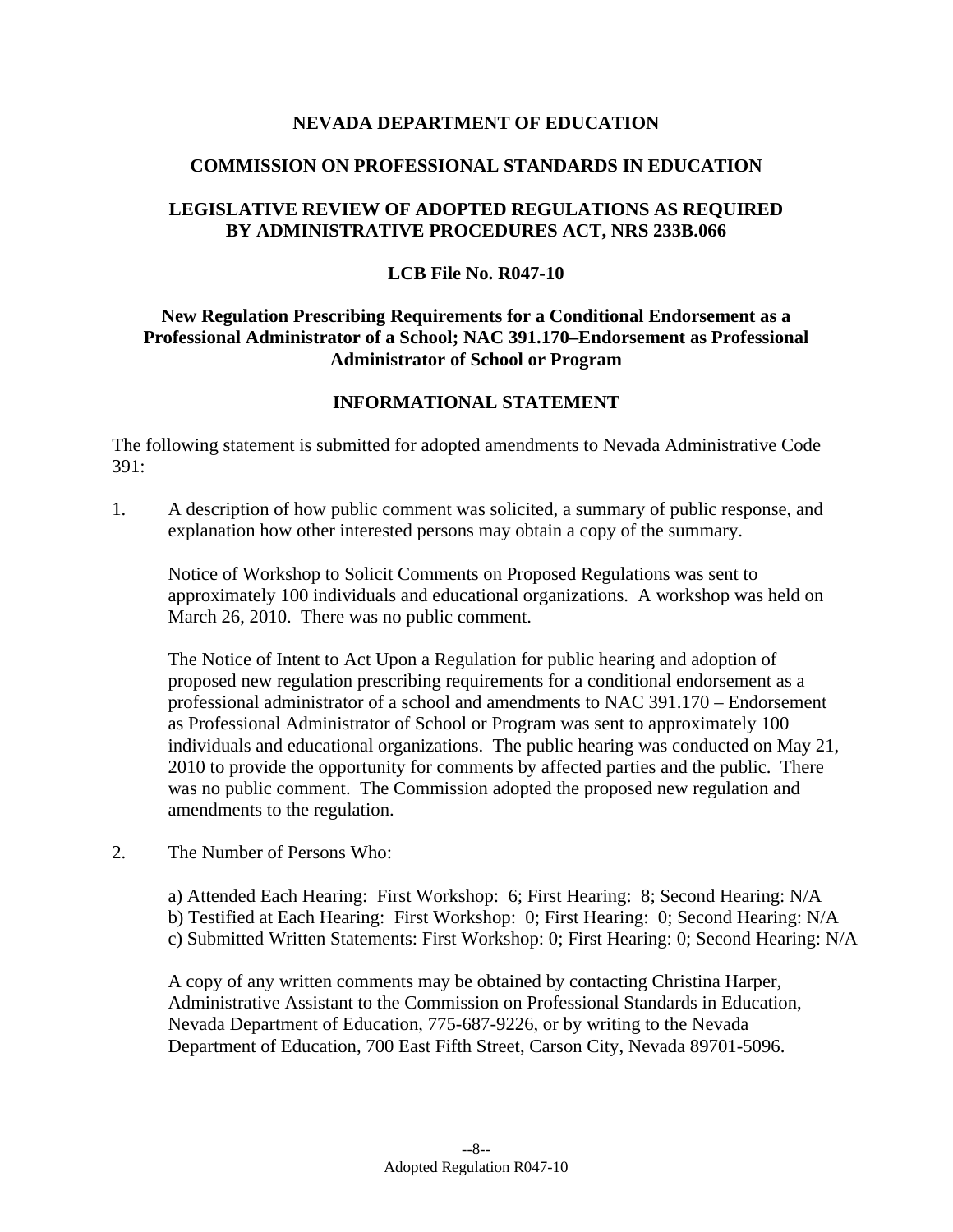3. A description of how comments were solicited from affected businesses, a summary of the response and an explanation how other interested parties may obtain a copy of the summary.

 Comments were solicited through the workshop notice of February 25, 2010; and the public hearing notice of April 20, 2010. At the March 26, 2010 Workshop to Solicit Comments, there was no public comment to the proposed regulation language. At the May 21, 2010 public hearing there was no public comment to the proposed regulation language.

Workshop comments:

There were no comments.

Public Hearing comments:

There were no comments.

A copy of the summary and/or minutes of the public hearing may be obtained by contacting Christina Harper, Administrative Assistant to the Commission on Professional Standards in Education, Nevada Department of Education, 775-687-9224, or by writing to the Nevada Department of Education at 700 East Fifth Street, Carson City, Nevada 89701-5096.

4. If the regulation was adopted with or without change to any part of the proposed regulation, a summary of the reasons for adopting.

 The Commission on Professional Standards in Public Education adopted the proposed regulation language at the public hearing held May 21, 2010. The reason for adopting the new regulation and amendments to the regulation is to provide individuals an alternate avenue to qualify for a conditional endorsement as a professional administrator of a school or program.

5. The estimated economic effect of the adopted regulation on the business that it is to regulate and on the public. These must be stated separately and each case must include:

 There is no economic effect of the regulation on the business that it regulates. The beneficial effect would allow individuals an alternate avenue to qualify for a conditional endorsement as a professional administrator of a school or program.

There is no estimated economic effect on the public, either adversely or beneficially, nor immediate or long term.

6. The estimated cost to the agency for enforcement of the adopted regulation.

There is no additional cost to the agency for enforcement of this regulation.